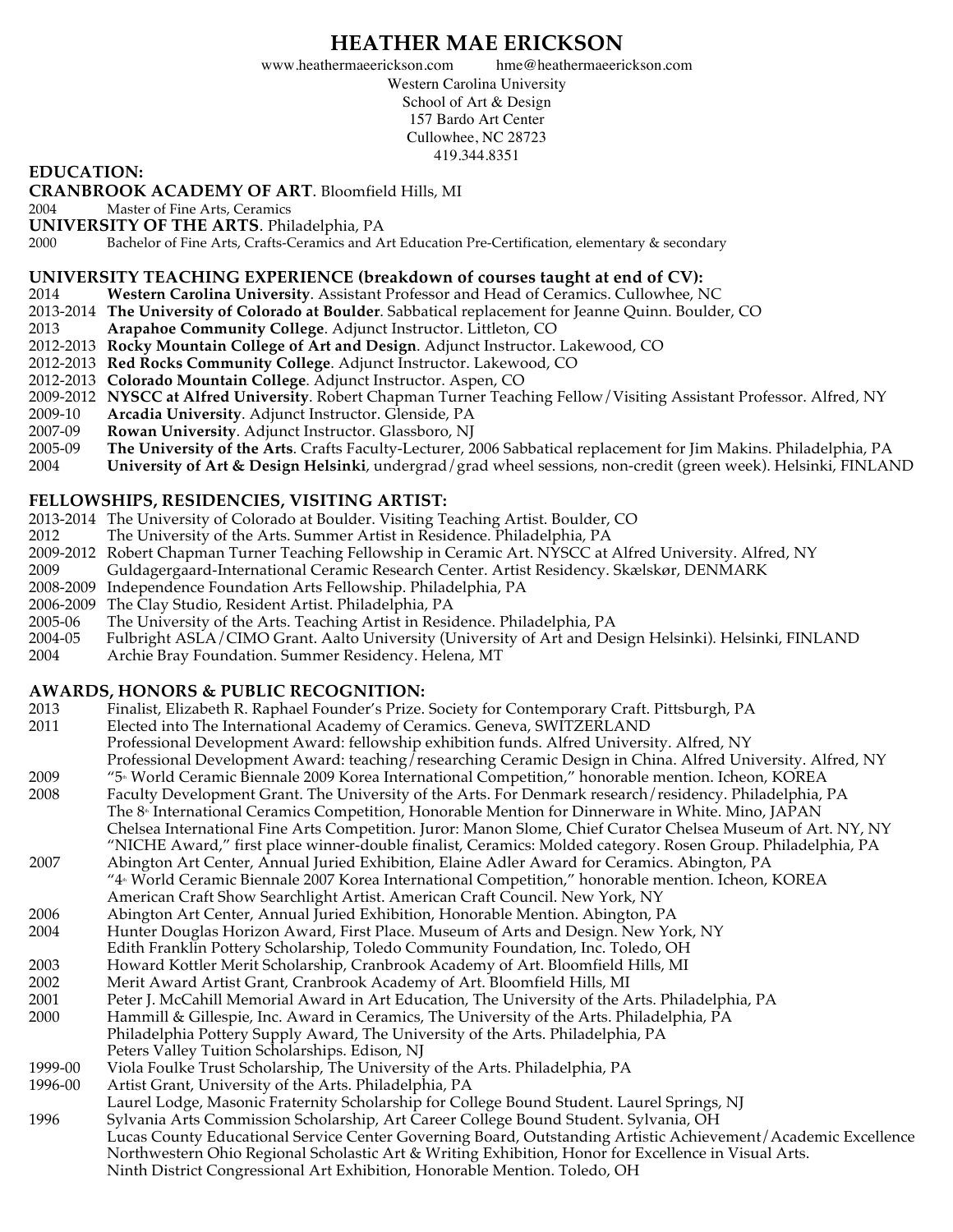## **ADULT CLASSES, WORKSHOPS, SUMMER COURSES & CONTINUING STUDIES EXPERIENCE:**

- 2114 Clay Art Center. "Mold Making & Prototyping". Port Chester, NY Penland School of Crafts. "Mold Making, Slip Casting and Prototype Design." Penland, NC Olympic College. "Mold Making, Prototyping and Wheel Throwing." Bremerton, WA
- 2013 Savannah College of Art and Design. Mold Making, Prototyping and Slip Casting Demonstrations. Savannah, GA 2012 Lillstreet Art Center. "Plaster on Plaster: Prototyping & Mold Making Systems." Chicago, IL
	- Arrowmont School of Arts & Crafts. "Plaster Prototyping, Mold Making & Slip Casting." Gatlinburg, TN
- 2011 Central Fine Art Academy, City Design School. Ceramic design class co-taught w/Linda Sikora. Beijing, CHINA Mendocino Art Center. "Mold Making & Prototyping." Mendocino, CA
	- Peters Valley Craft Center. "Prototyping, Mold Making & Slipcasting." Layton, NJ
- 2010 NYSCC at Alfred University. "Alfred Summer Session." Alfred, NY
- California State University. "Clay as a Medium for Sculpture." Summer Arts Course. Fresno, CA 2007 Clay Studio. "Slip Casting and Mold Making," 4 week workshop/mini class. Philadelphia, PA
- Ceramic Shop for UArts Students. Raku workshop co-taught with Liz Stewart and Jaclyn DeMeo. Pt. Richmond, PA
- 2007-09 The University of the Arts, Continuing Studies, Wheel-Thrown Ceramic Design. Philadelphia, PA
- 2007 Moore College of Art and Design, Continuing Education. Philadelphia, PA
- 2006 Abington Art Center. "Mold & Model Making." Abington, PA
- 2006-09 The Clay Studio, ceramics faculty, throwing, handbuilding and mold making classes. Philadelphia, PA
- 2006-08 Abington Art Center, ceramics faculty, throwing, handbuilding, mold making. Abington, PA
- 2006-07 The Ceramic Shop, ceramics instructor, throwing, handbuilding and mold making classes. Port Richmond, PA
- 2001 Common Space Center for Creativity, Arts Council Lake Erie West, pre-teen to adult drawing classes. Toledo, OH

# **ELEMENTARY, SECONDARY & PRE-COLLEGE TEACHING EXPERIENCE:**

- 2007-08 Pre-College Saturday School. Ceramic studio, UArts, (fall 2007, fall 2008). Philadelphia, PA
- 2006 Interlochen Center for the Arts, ceramics instructor, throwing, handbuilding, mold making. Interlochen, MI West Deptford Public Schools, substitute teacher in all subjects, grades K-12. West Deptford, NJ
- 2003 Belvoir Terrace, fine and performing arts camp, ceramic instructor, throwing, handbuilding, raku. Lenox, MA
- 2001-02 Toledo Public Schools, class 1 substitute teacher in all subjects, grades K-12. Toledo, OH
- 2001 Common Space Center for Creativity, 16th Annual Creativity Camp, ages 5-12. Lead ceramics instructor. Toledo, OH 2000 Merion Elementary School, elementary placement, master teacher: Nancy Jo Falcone. Merion, PA
- Creative & Performing Arts High School, secondary placement, master teacher: Dorothy Roschen. Philadelphia, PA
- 1999 Philadelphia Museum of Art, family programs and after school classes, assistant instructor. Philadelphia, PA
- 1998 Pre-College Saturday School. Ceramics, UArts. TA, master teacher: Larry Donahue. Philadelphia, PA

# **LECTURES, PRESENTATIONS, PANEL DISCUSSIONS & STUDENT CRITIQUES:**

- 2014 Clay Art Center. Artist lecture. Port Chester, NY Penland School of Crafts. Artist lecture. Penland, NC Olympic College. Artist lecture. Bremerton, WA
- Western Carolina University. Cullowhee, NC 2013 The University of Colorado. Artist lecture. Boulder, CO Colorado State University. Artist lecture. Fort Collins, CO Red Rocks Community College. Artist lecture. Lakewood, CO Arapahoe Community College. Artist lecture. Littleton, CO Colorado Mountain College. Artist lecture. Aspen, CO
- Savannah College of Art and Design. Artist lecture and student critiques. Savannah, GA
- 2012 Handcrafted Entrepreneurship Symposium. VCUarts Department of Crafts & Material Studies. Richmond, VA Colorado Mountain College. Artist lecture. Aspen, CO
	- Rocky Mountain College of Art and Design. Artist lecture. Lakewood, CO
		- Red Rocks Community College. Artist lecture. Lakewood, CO
		- Lillstreet Art Center. Artist lecture. Chicago, IL
			- Alfred University. Robert Chapman Turner Teaching Fellow Gallery Talk. Alfred, NY
	- Skidmore College. Artist lecture. Saratoga Springs, NY
		- Chazen Museum of Art. University of Wisconsin. Artist lecture and student critiques. Wisconsin, WI
		- Maryland Institute College of Art. Artist lecture and student critiques. Baltimore, MD
	- Kansas State University. Artist lecture. Manhattan, KS
- Saint Joseph's University. Artist talk and student critiques. Philadelphia, PA
- 2011 Denver Art Museum. The Life of the Ceramic Object. Moderated by Ezra Shales with Paul Sacaridiz and Marie Torbensdatter Hermann. Symposium for Marvelous Mud/Overthrown Exhibition. Denver, CO Metro State College. Lectures, demos and senior advising. Denver, CO Central Fine Art Academy, City Design School. Artist lecture. Beijing, CHINA Mendocino Art Center. Artist lecture. Mendocino, CA Peters Valley Craft Center. Artist lecture. Layton, NJ
- 2010 Alfred University. Summer School. Artist lecture. Alfred, NY
- California State University. Artist lecture. Fresno, CA
- 2009 Guldagergaard-International Ceramic Research Center. Artist lecture. Skælskør, DENMARK Wichita State University. Panel discussion. "On the Verge: Contemporary Ceramics. Wichita, KS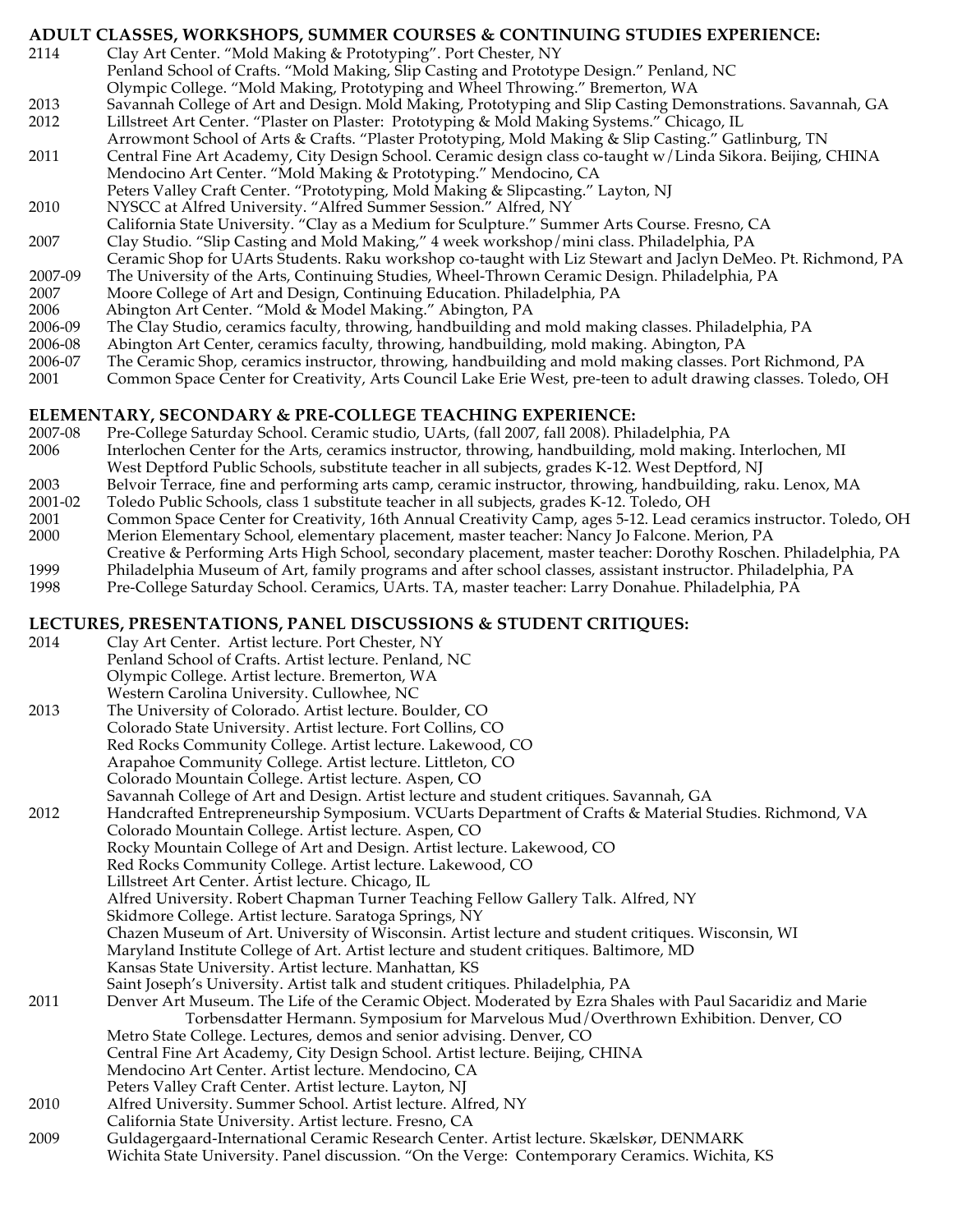2009 cont. Alfred University. Lecture for Turner Fellowship Finalist. "Creating A New Model." Alfred, NY Arcadia University. Artist lecture, "Creating A New Model." Glenside, PA Mott College. Artist lecture. Flint, MI 2008 University of the Arts. Careers in the Arts: Ceramics Lecture. Philadelphia, PA Maryland Institute College of Art. Artist lecture and student critiques. Baltimore, MD Arcadia University. Artist lecture. Glenside, PA 2007 University of the Arts. Lecture-Taxes for Artists, Advanced Ceramics. Philadelphia, PA 2006 Meet and Greet, New Residents at the Clay Studio. Philadelphia, PA Interlochen Center for the Arts. Artist lecture. Interlochen, MI The University of the Arts. Alumni panel lectures for senior Crafts Projects core class. Philadelphia, PA 2004 Turku University. American Voices Conference for North American Studies Department. Turku, FINLAND The University of Art and Design Helsinki. Ceramics and Glass Department. Artist Lecture. Helsinki, FINLAND Holster Museum of Art. Archie Bray Resident Lecture Series. Helena, MT SOFA. Horizon Award winners slide presentation. New York, NY Royal College of Art. Cranbrook masters students slide presentation. London, ENGLAND Cranbrook Academy of Art. Fulbright proposal summary for Cranbrook Board of Governors. Bloomfield Hills, MI *Does Function Exist?* Cranbrook Academy of Art. Lecture. Bloomfield Hills, MI

# **SOLO EXHIBITIONS:**<br>2014 *T***ick Mix / Al**

- 2014 "Pick Mix / All Sorts Collection," Focus Gallery, Penland School of Crafts. Penland, NC (Sept 19-Oct 26 2014)
- 2012 "Rituals of the Maker," Robert C. Turner Teaching Fellowship Solo Exhibition. Cohn Gallery. Alfred, NY
- 2010 "Highlights from the Last 10 Years," Random Room Gallery. Alfred, NY
- 2009 "Designing Dinner," Fine Arts Gallery, Mott College. Flint, MI
- 2008 "The Industrial Hand: Tableware Design," The Clay Studio. Philadelphia, PA
- 2007-08 "Refined Dining," Philadelphia International Airport, terminal D. Philadelphia, PA
- 2005 "Finnspired," solo exhibition of Fulbright ceramic designs. The University of Art and Design. Helsinki, FINLAND

#### **FEATURED ARTIST EXHIBITIONS/EVENTS:**

- 2015 NCECA-Portland Expo Artist. Clay Art Center, Port Chester, NY<br>2009 2009 Furniture, Lighting & Accessories," Function + Art. Chicago
- "2009 Furniture, Lighting & Accessories," Function + Art. Chicago, IL
- 2008 "Featured Artist," EO Art Lab. Chester, CT
	- "Featured Artist," City Issue. Mid-Century, Vintage & Modern Furniture & Furnishings. Atlanta, GA
		- "Featured Artist," Victory Vintage. Mid-Century, Modern & Vintage Furniture & Furnishings. Decatur, GA
- 2006 "Featured Artist," May-June, Sneiderman Works Gallery. Philadelphia, PA

#### **SHOWS:**

- 2009 "Architectural Digest Home Design Show," represented by EO Art Lab. New York, NY
- 2008 "Philadelphia Byers Market of American Craft," NICHE Awards finalist exhibition. Philadelphia, PA
- 2007 "American Craft Council, Baltimore Fine Craft Show," Searchlight Artist. Convention Center. Baltimore, MD
- 2005 "Perkins Pottery Show & Sale," Perkins Center for the Arts. Moorestown, NJ
- 2001 "Black Swamp Arts Festival." Bowling Green, OH
- 2000 "Philadelphia Furniture & Furnishings Show," UArts booth, Philadelphia Convention Center. Philadelphia, PA

#### **GROUP EXHIBITIONS (national & international):**

- 2015 Untitled Exhibition, curated by Molly Hatch. Red Star Belger Center. Kansas City, MI (Oct 2015-Jan2016)<br>2014 "Crafted," The Society of Contemporary Craft. Pittsburgh, PA
- "Crafted," The Society of Contemporary Craft. Pittsburgh, PA
	- "Art of the Cup," Ogden Museum. New Orleans, LA
		- "Cup: The Intimate Object X," Charlie Cummings Gallery. Gainsville, FL
		- "The Clay Studio: 40 Years," NCECA Conference. Wisconsin Center. Milwaukie, WI
		- "The Clay Studio: 40 Years," The Clay Studio. Philadelphia, PA

"Transformation 9: Contemporary Works in Ceramics, the Elizabeth R. Raphael Founder's Prize. Curators: Jae Won Lee, Joshua Green + others. Society for Contemporary Craft. Pittsburgh, PA (April 14-August 23, 2014)

- 2013 "Craft-Tastic: An Exhibition and Sale of Hand-made Goods. Curated by Gail Heidel. Pelham Art Center. Pelham, NY "Crafted," cup exhibition, curator: Megan Crowell. Store at The Society of Contemporary Craft. Pittsburgh, PA "Elements: Dinner Place Settings,"Mariani Gallery. University of Northern Colorado. Greeley, CO "Past, Present, Future," curated by K Rhynus Cesark. Colorado Mountain College. Aspen, CO "The Sum of its Parts," Santa Fe Clay. Santa Fe, NM "New Century Modern," curators, Michael Conroy/Mary Mikel Stump. Texas State University. San Marcos, TX 2012 "Gifted," Annual Holiday Exhibition, The Clay Studio. Philadelphia, PA
	- "Together, Now," Philip J. Steele Gallery. Rocky Mountain College of Art and Design. Lakewood, CO
	- "Dynamo," BMoCA's 11<sup>\*</sup> Annual Fundraiser. Boulder Museum of Contemporary Art. Boulder, CO
	- "American Pottery Festival," Northern Clay Center. Minneapolis, MN
	- "Prototype," group exhibition. Red Lodge Clay Center. Red Lodge, MT
	- Cajun Clay Night Benefit Auction. Carbondale Clay Center. Carbondale, CO
	- "The Language of Line," with Josh DeWeese and Sam Chung. Lillstreet Art Center. Chicago, IL
	- "Art Unleashed," benefit exhibition. The University of the Arts. Philadelphia, PA
	- "42 Annual Ceramic Exhibition: Utility in Contemporary Ceramics," Crossman Gallery. University of Wisconsin-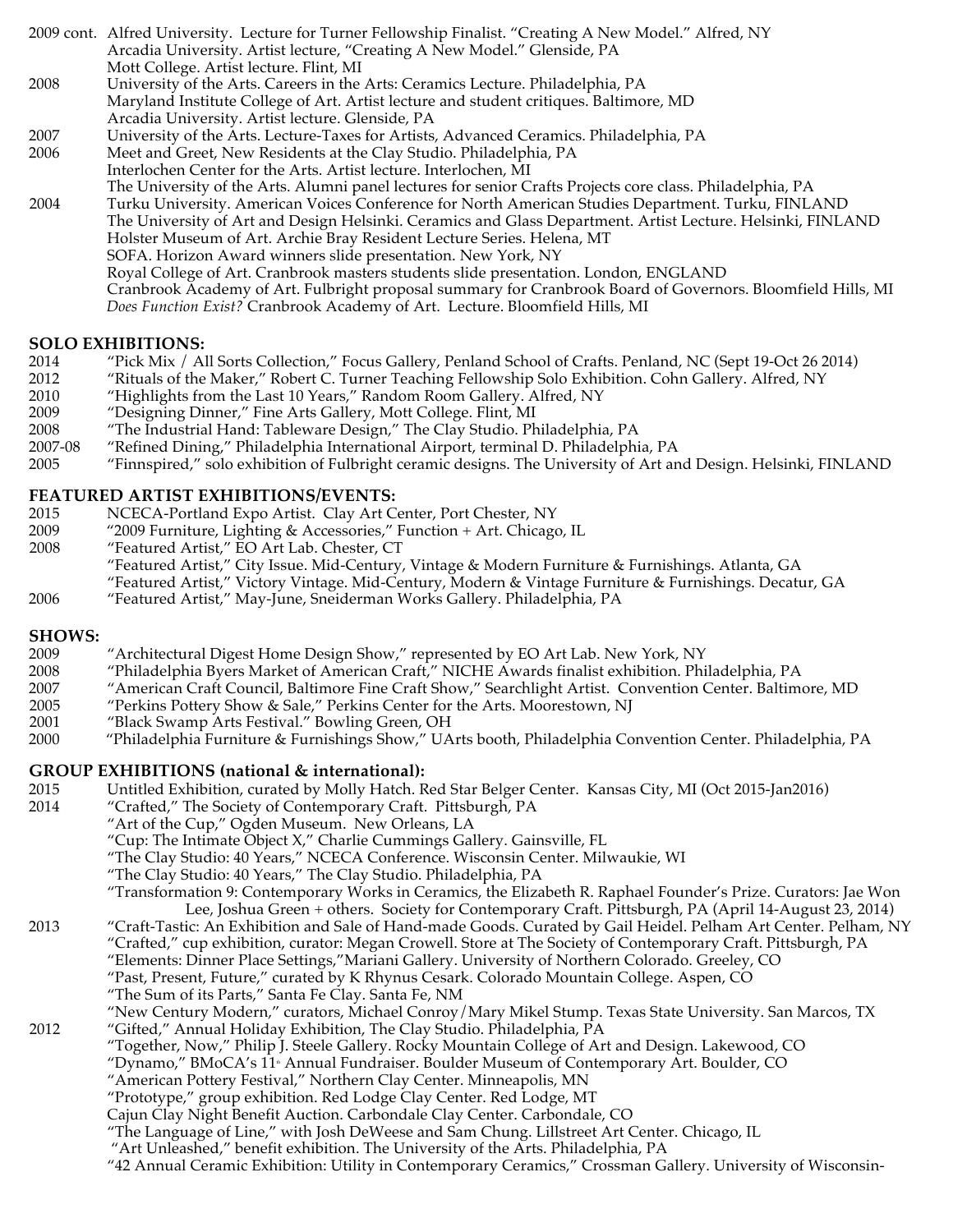|      | 2012 cont. Whitewater, curators Jared Janovec & Michael Flanagan. Whitewater, WI                                                                                          |
|------|---------------------------------------------------------------------------------------------------------------------------------------------------------------------------|
|      | "Small Favors VII," benefit exhibition. The Clay Studio. Philadelphia, PA                                                                                                 |
| 2011 | "Cup: The Intimate Object." Charlie Cummings Gallery. Gainesville, FL                                                                                                     |
|      | "More than a Mold: Contemporary Slip Cast Ceramics," Baum Gallery, U of Central Arkansas. Conway, AR                                                                      |
|      | "Extreme Dirt," Curated by Gwen Chanzit. Denver Art Museum. Denver, CO                                                                                                    |
|      | "Pouring Performance," 2011 NCECA group exhibition. St. Petersburg, FL                                                                                                    |
|      | "Small Favors VI," benefit exhibition. The Clay Studio. Philadelphia, PA                                                                                                  |
|      | "The Casting Party" Red Star Studios. Kansas City, MO                                                                                                                     |
|      | "Ceramics: Post-Digital Design," The American Museum of Ceramic Art (AMOCA). Los Angles, CA                                                                               |
|      | "For the Table," group exhibition, The Clay Studio. Philadelphia, PA                                                                                                      |
| 2010 | "Gifted," Annual Holiday Exhibition, The Clay Studio. Philadelphia, PA                                                                                                    |
|      | "La Mesa," Santa Fe Clay. Santa Fe, NM                                                                                                                                    |
|      | "Small Favors V," benefit exhibition. The Clay Studio. Philadelphia, PA                                                                                                   |
|      | "Art Unleashed," benefit exhibition. The University of the Arts. Philadelphia, PA                                                                                         |
|      | "Convergence," curated: Jody Clowes. Philadelphia Art Alliance. Philadelphia, PA<br>"Main-Lining-Ceramics," curated: Glen R. Brown. Main Line Art Center. Haverford, PA   |
|      | "Artist/Educator," curated: Heather Mae Erickson. Rowan University Art Gallery. Glassboro, NJ                                                                             |
|      | "La Mesa," Philadelphia Convention Center for NCECA. Philadelphia, PA                                                                                                     |
|      | "Past and Present Faculty," The University of the Arts. Philadelphia, PA                                                                                                  |
|      | "a la cARTe," collaboration with restaurant during NCECA 2010. Philadelphia, PA                                                                                           |
| 2009 | "Past & Present Residents," The Clay Studio. Philadelphia, PA                                                                                                             |
|      | "8 Fluid Ounces," Invitational Cup Exhibition. Glassell Gallery, Louisiana State University. Baton Rogue, LA                                                              |
|      | "Give & Take," EO Art Lab. Chester, CT                                                                                                                                    |
|      | "Purpose: Handmade Functional Objects," Heitmann Atelier & Gallery. Lancaster, PA                                                                                         |
|      | One & Only: Gifts Made by Hand," John Michael Kohler Arts Center Art Space Gallery. Sheboygan, WI''                                                                       |
|      | "On the Verge: Contemporary Ceramics in the U.S.," Ulrich Museum of Art. Wichita State University.                                                                        |
|      | Curator: Ted Adelr. Erickson, Furimsky, Harrow, Cox, East, Cherubini. Wichita, KS                                                                                         |
|      | "Sets & Groups, Themes, Aggregates," Pewabic Pottery group exhibition. Detroit, MI                                                                                        |
|      | "Ceramics: Bohnert, Erickson & Jadoonath," The Grand Hand Gallery. St. Paul, MN                                                                                           |
|      | "In the Middle," New Works-group exhibition. EO Art Lab. Chester, CT                                                                                                      |
|      | "Small Favors IV," benefit exhibition. The Clay Studio. Philadelphia, PA                                                                                                  |
|      | "Spoon It, Fork It, Cut It Up," curated by Gail Brown, Baltimore Clayworks. Baltimore, MD<br>"Made in Clay," Greenwich House Pottery. New York, NY                        |
|      | "La Mesa (The Table)," Santa Fe Clay at NCECA. Wyndham Phoenix Hotel. Phoenix, AZ                                                                                         |
|      | "NCECA Clay National Biennial Exhibition," Arizona State University Art Museum. Tempe, AZ                                                                                 |
|      | "5 <sup>®</sup> World Ceramic Biennale 2009 Korea International Competition." Yeoju World Ceramic Livingware                                                              |
|      | Gallery. Icheon, KOREA                                                                                                                                                    |
|      | "Art & Design @ 50: Expo/Sale," The University of the Arts. Philadelphia, PA                                                                                              |
|      | "Faculty Exhibition 2009: The Artist & the Object," Arcadia University Art Gallery. Glenside, PA                                                                          |
|      | "Next Iconoclasts," curated by Gail Brown. Hoffman Gallery Oregon College of Art & Craft. Portland, OR                                                                    |
| 2008 | "Rowan University Faculty Exhibition." High Street Gallery. Glassboro, NJ                                                                                                 |
|      | "Cups of Comfort & Joy," curator: Sarah Barnes. Meredith Gallery. Baltimore, MD                                                                                           |
|      | "Our Cups Runneth Over: Sculptural & Functional Ceramic Cups" Society of Arts & Crafts. Boston, MS                                                                        |
|      | "Annual Holiday Exhibition," Pewabic Pottery. Detroit, MI                                                                                                                 |
|      | "Gifted," Annual Holiday Exhibition, The Clay Studio. Philadelphia, PA<br>"The Archie Bray Foundation-Past and Present Residents," Galaxie Chicago Art Space. Chicago, IL |
|      | One & Only:  Gifts Made by Hand," John Michael Kohler Arts Center Art Space Gallery. Sheboygan, WI"                                                                       |
|      | Rowan University faculty exhibition, High Street Space. Glassboro, NJ                                                                                                     |
|      | "Philly ♥ Design" National Design Week. The Rotunda, University of Pennsylvania. Philadelphia, PA                                                                         |
|      | "The Artful Tabletop," curated by Julia Galloway. Lyndhurst, National Trust Historic Site. Tarrytown, NY                                                                  |
|      | "Cast: Tableware," Group exhibition. The Clay Studio. Philadelphia, PA                                                                                                    |
|      | "Martini Madness," Asher Gallery. Houston Center for Contemporary Craft. Houston, TX                                                                                      |
|      | "Clay Studio Resident Artists Exhibition," M. T. Burton Gallery. Surf City, NJ                                                                                            |
|      | "Chelsea International Fine Arts Competition Exhibition," Agora Gallery. Chelsea, NY                                                                                      |
|      | "Vessel & Sculpture, New Artists: Ani Kasten, Heather Mae Erickson, Karyn Swyler," Lacoste Gallery. Concord, MA                                                           |
|      | "The 8 <sup>®</sup> International Ceramics Competition Exhibition." Mino, JAPAN                                                                                           |
|      | "Small Favors III," benefit exhibition. The Clay Studio. Philadelphia, PA                                                                                                 |
|      | "Made in Clay 2008," Jane Hartsook Gallery. Greenwich House Pottery. New York, NY                                                                                         |
|      | Benefit Auction, John Michael Arts Center. Sheboygan, WI                                                                                                                  |
|      | NCECA 43 <sup>®</sup> Annual Conference. Cup Sale, Pittsburgh Convention Center. Pittsburgh, PA                                                                           |
|      | "Ceramics Invitational" in conjunction with Bi-Annual ASU Clay Research Center's Ceramic Gala Weekend Cervini<br>Haas Gallery. Scottsdale, AZ                             |
|      | "NICHE Awards," Philadelphia Buyers Market of American Craft. Philadelphia, PA                                                                                            |
|      | "Ceramic Objects/Conceptual Material," Anne Kittrell Gallery, U of Arkansas. John Perrault juror. Fayetteville, AK                                                        |
|      | Featured Artist, Lemberg Gallery. Ferndale, MI                                                                                                                            |
|      | "New Year/New Residents," Clay Studio. Philadelphia, PA                                                                                                                   |
| 2007 | "Cup Auction," Carbondale Clay Center. Carbondale, CO                                                                                                                     |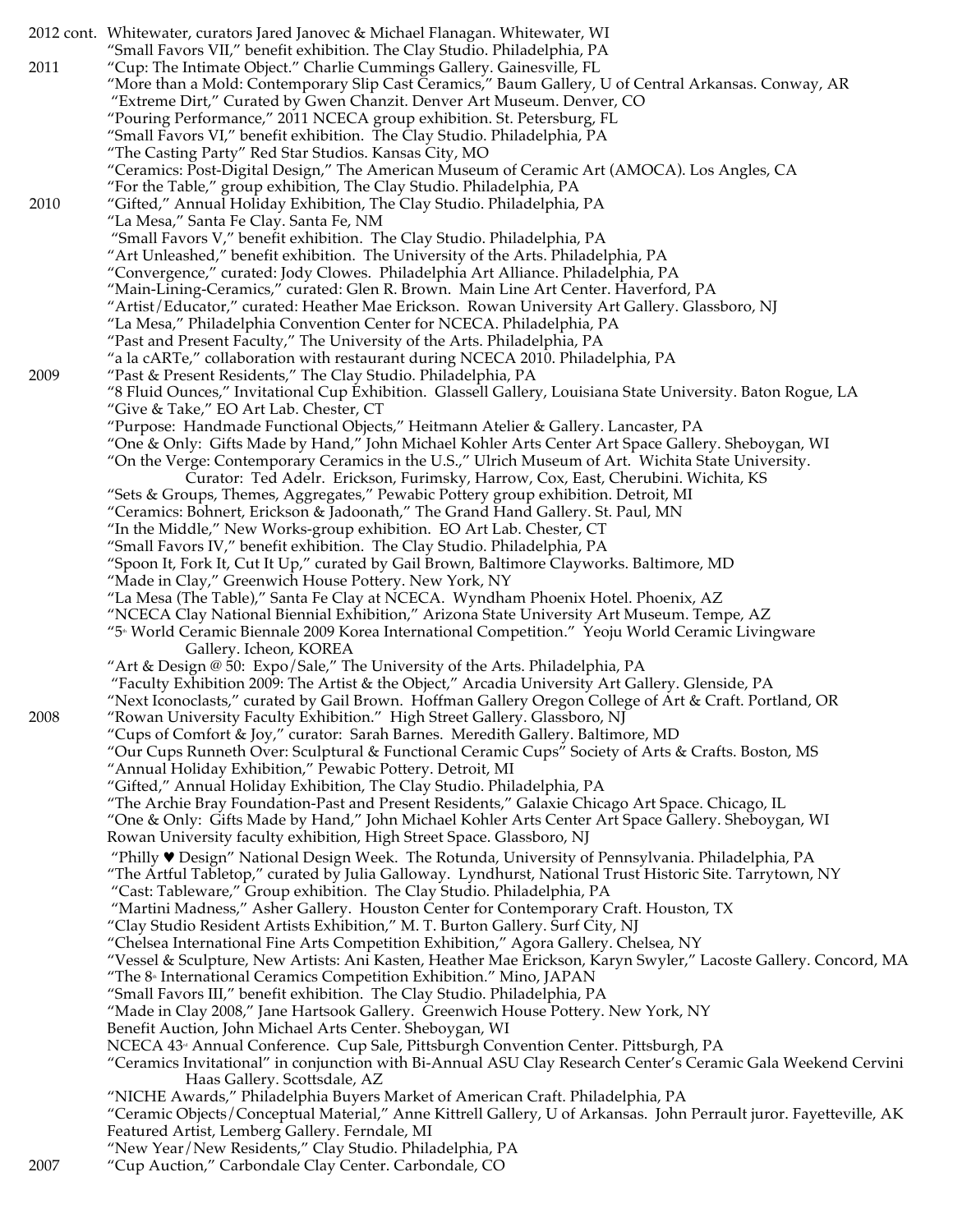|           | 2007 cont. "One & Only: Gifts Made by Hand," John Michael Kohler Arts Center Art Space Gallery. Sheboygan, WI           |
|-----------|-------------------------------------------------------------------------------------------------------------------------|
|           | "Winterfest," utilitarian ceramics holiday invitational. Baltimore Clayworks. Baltimore, MD                             |
|           | "Gifted," Annual Holiday Exhibition, The Clay Studio. Philadelphia, PA                                                  |
|           | "Empty Bowls," Chestnut Hill College Rotunda. Chestnut Hill, PA                                                         |
|           | "Mastery in Clay" exhibition and auction, Clay Studio. Philadelphia, PA                                                 |
|           | "Material Matters," Freehand Gallery. Los Angeles, CA                                                                   |
|           | City Day Celebration, International Exhibition of Sister-Cities' Crafts. Nizhny Novgorod, RUSSIA                        |
|           | "North Meets South." Artist In Residence: Penland, EnergyXchange, Clay Studio. Baltimore Clayworks, MD                  |
|           | "National Juried / Invitational Cup Show." Isadore Gallery. Lancaster, PA                                               |
|           | "Craft in America," virtual exhibition accompanying PBS special. Emerging Artist                                        |
|           | "4 <sup>®</sup> World Ceramic Biennale 2007 Korea International Competition." Yeoju World Ceramic Livingware            |
|           |                                                                                                                         |
|           | Gallery. Icheon, KOREA                                                                                                  |
|           | "Small Favors II," benefit exhibition. The Clay Studio. Philadelphia, PA                                                |
|           | "NCECA Clay National Biennial Exhibition." The Kentucky Museum of Art and Craft. Louisville, KY                         |
|           | American Craft Show Searchlight Artist. American Craft Council Baltimore Craft Show. Baltimore, MD                      |
| 2006      | "Annual Juried Exhibition," Abington Art Center. Abington, PA                                                           |
|           | "Craftforms," 12 <sup>®</sup> Annual International Juried Exhibition of Contemporary Craft, Wayne Art Center. Wayne, PA |
|           | "Gifted," Annual Holiday Exhibition, The Clay Studio. Philadelphia, PA                                                  |
|           | "One and Only: Gifts Made by Hand," John Michael Kohler Arts Center Art Space Gallery. Sheboygan, WI                    |
|           | "Mastery in Clay 2006," exhibition and auction, The Clay Studio. Philadelphia, PA                                       |
|           | "Serious Moonlight," Cranbrook Art Museum. Bloomfield Hills, MI                                                         |
|           | "Faculty/Staff Exhibition," Interlochen Center for the Arts, C-7 Gallery. Interlochen, MI                               |
|           | "Inspired Utility: Exceptional Ceramic Vessels," curated by Gail Brown, Maine Line Art Center. Haverford, PA            |
|           | "An Extravagance of Salt & Pepper," curated by Gail Brown, Baltimore Clayworks. Baltimore, MD                           |
| 2005      | "Mastery in Clay," Thirty-first exhibition & auction, The Clay Studio. Philadelphia, PA                                 |
|           | Faculty, Alumni, and Student display, private residence for UArts patron brunch, Dodo Hamilton. Philadelphia, PA        |
|           | Scholarship Benefit Exhibition and Silent Auction," Archie Bray Foundation. Helena, MT                                  |
| 2004      |                                                                                                                         |
|           | Carl's Coffee Klatsch, Cervini Haas Gallery / Gallery Materia. Scottsdale, AZ                                           |
|           | "Functional Ceramics," Cervini Haas Gallery / Gallery Materia. Scottsdale, AZ                                           |
|           | "Thirtieth Anniversary Auction," exhibition & auction, The Clay Studio. Philadelphia, PA                                |
|           | "The Bray Foray," Josh DeWeese curator. Red Raven Gallery & Yellow Mountain Center for the Arts. Big Sky, MT            |
|           | "Art Walk," Archie Bray Foundation. Butte, MT                                                                           |
|           | "Summer Resident Exhibition," Archie Bray Foundation. Helena, MT                                                        |
|           | "Horizon Award Exhibition," Museum of Arts and Design at SOFA. New York, NY                                             |
|           | "Please Set the Table," Pewabic Pottery. Detroit, MI                                                                    |
|           | "Summer Graduate Exhibition Cranbrook Academy of Art," Cranbrook Museum of Art, Bloomfield Hills, MI                    |
|           | "Graduate Degree Exhibition of Cranbrook Academy of Art," Cranbrook Museum of Art, Bloomfield Hills, MI                 |
|           | "Shockers," critique club drawing exhibition, Network Gallery. Bloomfield Hills, MI                                     |
|           | "Treasures of the Bling Dynasty," ceramics department exhibition, Network Gallery. Bloomfield Hills, MI                 |
| 2003      | Student/Faculty Exhibition at Milles House. Bloomfield Hills, MI                                                        |
|           | Cranbrook at General Motors Technical Center, exhibition with Cranbrook students and Tony Hepburn. Warren, MI           |
|           | Teaching Staff Art Exhibition, Belvoir Terrace. Lenox, MA                                                               |
| 2002      | "Mastery In Clay: New Work," exhibition & auction, The Clay Studio. Philadelphia, PA                                    |
| 2001      | "Le Grand Buffet," exhibition & auction, The Clay Studio. Philadelphia, PA                                              |
|           | "Sanger Branch Library, Lucas County Libraries, Exhibits Toledo Potters' Guild." Toledo, OH                             |
|           |                                                                                                                         |
|           | Toledo Artists Club, showcase presentation. Toledo, OH                                                                  |
|           | Lourdes College Gallery Loft Exhibits, Toledo Potters' Guild Active Members. Sylvania, OH                               |
|           | "Toledo Potters' Guild 50 <sup>®</sup> Anniversary Juried Exhibition," American Gallery. Sylvania, OH                   |
| 2000      | "Couplets; Duality In Clay," exhibition & auction, The Clay Studio. Philadelphia, PA                                    |
|           | "Philadelphia Furniture & Furnishings Show," UArts booth, Philadelphia Convention Center. Philadelphia, PA              |
|           | Crafts Senior Thesis Exhibition, The University of the Arts. Philadelphia, PA                                           |
|           | Senior Ceramics Exhibition, Ceramics/Sculpture Gallery. The University of the Arts. Philadelphia, PA                    |
|           | "Banquet of Excess," Crafts department, The University of the Arts. Philadelphia, PA                                    |
|           | "Lorraine & Ben Alexander Award Exhibition," ceramic nominee. The University of the Arts. Philadelphia, PA              |
| 1999 & 00 | Summer Student Exhibition, The University of the Arts. Philadelphia, PA                                                 |
| 1998      | Art Education Department Exhibition, The University of the Arts. Philadelphia, PA                                       |
| 1996      | "Ohio Governors Youth Art Exhibition," Regional Excellence in the Arts                                                  |
|           | "Northwestern Ohio Regional Scholastic Art & Writing Exhibition," Bluffton College, Marrbeck Center Gallery             |
|           | "Ninth District Congressional Exhibition," Sponsored by Congresswoman Marcy Kaptur, Toledo Arts Commissioner            |
|           |                                                                                                                         |

#### **CURATION & JURIED EXHIBITIONS:**

- 2013 Cherry Creek Arts Festival, juror. Denver, CO
- "Longing for Repetition," invitational and juried exhibition, juror. Carbondale Clay Center. Carbondale, CO
- 2011 Jersey Shore Clay National, juror. Surf City, NJ
- 2010 Artist/Educator, curator. Group exhibition for NCECA 2010. Rowan State University Art Gallery. Glassboro, NJ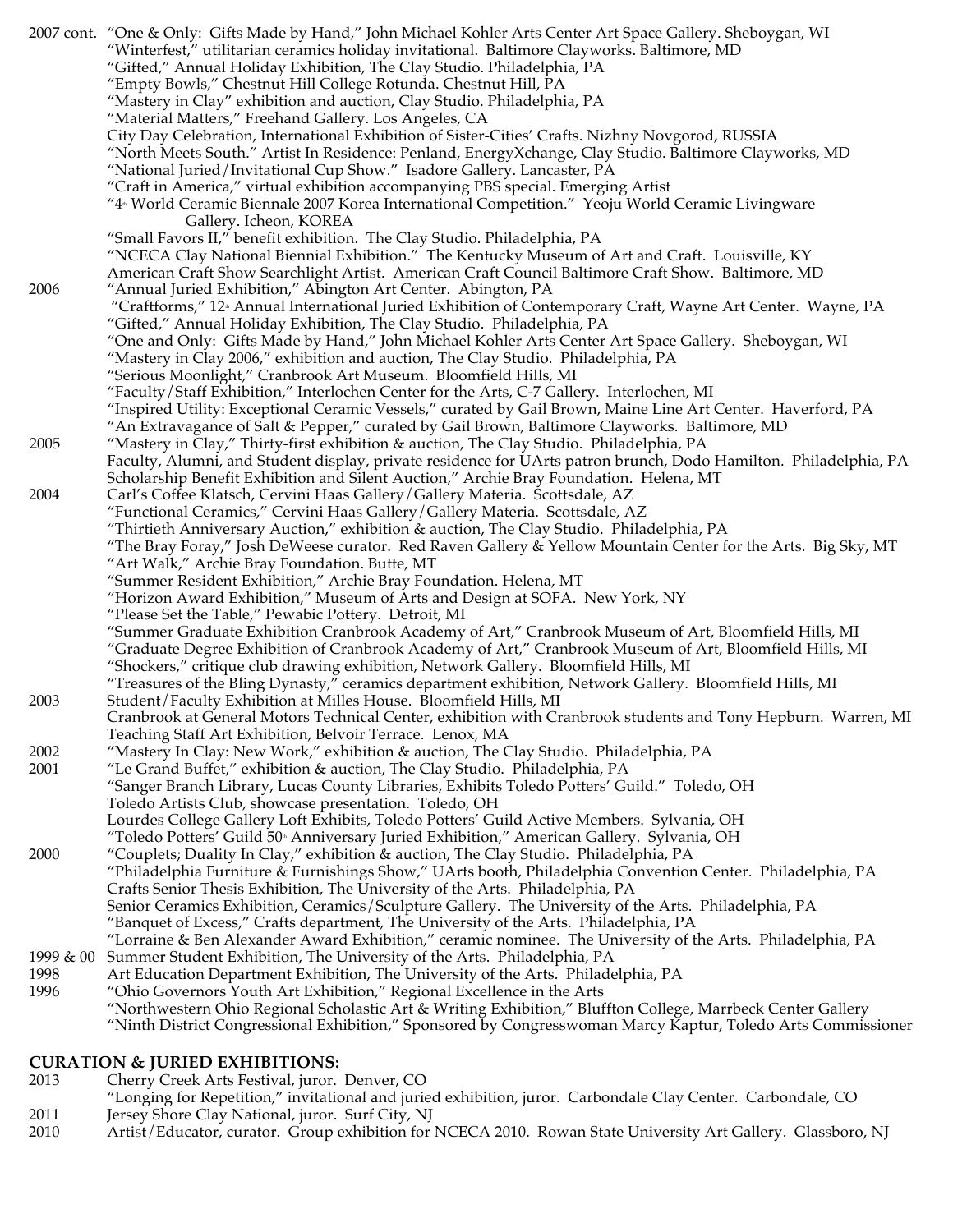## **WORK CURRENTLY REPRESENTED BY:**

Asher Gallery. Center for Contempo. Craft. Houston, TX Carbondale Clay Center. Carbondale, CO The Clay Studio. Philadelphia, PA Clay Art Center. Port Chester, NY Freehand Gallery. Los Angeles, CA Fuller Craft Museum. Brockton, MA Grand Hand Gallery. St. Paul, MN Greenwich House Pottery. New York, NY Lillstreet Art Center Gallery. Chicago, IL

Peters Valley Gallery. Layton, NJ Pewabic Pottery. Detroit, MI Perelman Museum Shop, Philadelphia Museum of Art. Philadelphia, PA Plinth Gallery. Denver, CO Red Star Studios. Kansas City, MO Santa Fe Clay. Santa Fe, NM Society of Arts & Crafts. Boston, MA Society for Contemporary Craft. Pittsburg, PA

## **BIBLIOGRAPHY:**

- 2014 *American Craft Magazine*. Feb/March Issue
- *Ceramics Monthly*. Spotlight: Intersections. Feb Issue
- 2011 "(My) Parts & (My) Whole," Studio Potter Magazine, article & images. Winter Volume
- 2009 "Artist/Educator," exhibition catalogue jurors and artist statements. Rowan University. Glassboro, NJ
- 2005 *Fulbright Center News* magazine. Article and photographs, "Ceramics: A Case Study." Helsinki, FINLAND

#### **PUBLICATIONS (non-bibliography artist inclusions-book mentions, iBooks, periodicals, newspaper articles, posters, announcements & exhibition catalogues):**

2013 & 14 Ceramic Arts Yearbook and Annual Buyers Guide, transitions section American iPottery (the Ibook). Kevin Hluch publisher via Apple iTunes Bookstore *Ceramics Monthly*. Language of the Line. Exhibition review and image. 2011 Ceramic Bible: Tools & Techniques for the Contemporary Maker. Louisa Taylor, Aurum Press LTD. London, UK "Overthrown: Clay Without Limits," Catalogues Vol. 1 & 2. Gwen F. Chanzit, Denver Art Museum. Denver, CO 2010 500 Vases. Juried by Julia Galloway, Lark Books. *Monthly Ceramic Art* magazine, South Korea. Chronicle by Chang Hyun Bang. P 54-59, Vol. 15, No 174, Sept, 2010 *Ceramics Industry* magazine. Christy Johnson, American Museum Of Ceramic Art, CA "Rowan exhibition spotlights ceramic works by art educators." Courier Post, April 11, 2010 "Ceramic art to be focus of 'Art/Educator' show at Rowan." Glouchester Times, March 25, 2010 2009 "Convergence," NCECA Catalogue. Art Alliance. Philadelphia, PA "Past and Present Residents of The Clay Studio," NCECA Catalogue. Philadelphia, PA *China Ceramic Artist*. Ceramic Arts Council of China Artists Association. Issue 2, 2009 NCECA Issue. Image p. 11 Contemporary Ceramics: An International Perspective, by Emmanuel Cooper, Thames & Hudson *NCECA Clay National* exhibition catalogue. Phoenix, AZ 2008 *Ceramics Monthly*. 2009 Media Kit: Connecting You with the Ceramic Community. Image, pg. 9 The New York Times. Home & Garden. "Fall Picks For Those Who've Seen It All"-Moco Loco. Image, Sept 18, 2008 *Ceramics Monthly,* The Clay Studio and The Grand Hand Ad's in the Gallery Guide Issue, Images, October 2008 *The Sand Paper.* Clay Studio Residents Exhibition at MT Burton Gallery. September 2008 *American Craft* Magazine. Exhibition announcement & photograph. Oct/Nov 2008. pg. 39 The 8<sup>th</sup> International Ceramics Competition, exhibition catalogue. Mino, Japan *American Craft Council, News & Views*. Volume 3-Issue 1, Summer 2008. "Day in the Life." By Christina Case Toledo Free Press. Toledo, OH. June 25, 2008. Review by Jessy Smulski. *Philadelphia City Paper*. Arts Agenda-Last Chance. Industrial Hand: Tableware Design. By Nadia Standnycki. May 29 South Philly Review. "Taking Shape," by Catlin Meals. June 5, 2008, article and images, pg. 14-15 *Ceramics Monthly* Magazine's Annual 2008 Poster. Image of "Dinnerware in White." *Uncommon Clay.* Art Matters. Philadelphia Gallery Magazine Publication May issue. *NICHE magazine*. NICHE Award Winner, 2008. Spring Issue, pg. 76. *Philadelphia Buyers Market of American Craft.* Program-Niche Award double finalist-Ceramics: Molded. Image pg. 100 *Ceramics Monthly*, "Heather Mae Erickson: Separate By Design," by Glen R. Brown. Issue 56 (Feb. 2008): 40-43 *Ceramics Art and Perception*. "NCECA Biennial Reconsidering Exhibition Practice" by Adam Welch. Issue 70, pg. 97 *NICHE magazine*. NICHE Award finalists 2008. Winter Issue, 2 Images, pg 60. 2007 *Philadelphia Weekly*, Food and Wine. November 4<sup>\*</sup>, by Mara Zepeda. Quote and airport exhibition mention. *Ceramics Monthly.* October Issue. Image in Clay Studio ad for Benefit Auction. Image and credit. *American Craft Council, News & Views*. Volume 2-Issue 1, Spring 2007, pg. 13 photographs and quote. *Misterios*. Crafts department exhibition catalogue. The University of the Arts. Noted as project faculty. *NCECA Clay National* exhibition catalogue. Louisville, KY *4th World Ceramic Biennale 2007 Korea International Competition Catalogue*. Icheon, KOREA The Essential Guide to Mold Making & Slip Casting, Andrew Martin. Lark Books, Three images. *Currents/New Blends: A Distillation of Art and Geography*: NCECA 2007 Clay National Exhibition Catalogue. *Ceramics Monthly, NCECA 2007 Guide*. Supplemental Issue. "Sprinkle" photograph, pg. 23 2006 *Clay Times.* Volume.12 No.4 July/August 2006. Photograph, "An Extravagance of Salt & Pepper." *Made Here Seen Here. Cranbrook Academy of Art.* Academy Book, 2006 *Forum for Alumni and Friends of UArts*, Spring 2006. Article and photographs, pg. 5, "From UArts to Finland and Back." 2004 *American Craft*. October/November issue. Horizon Award mention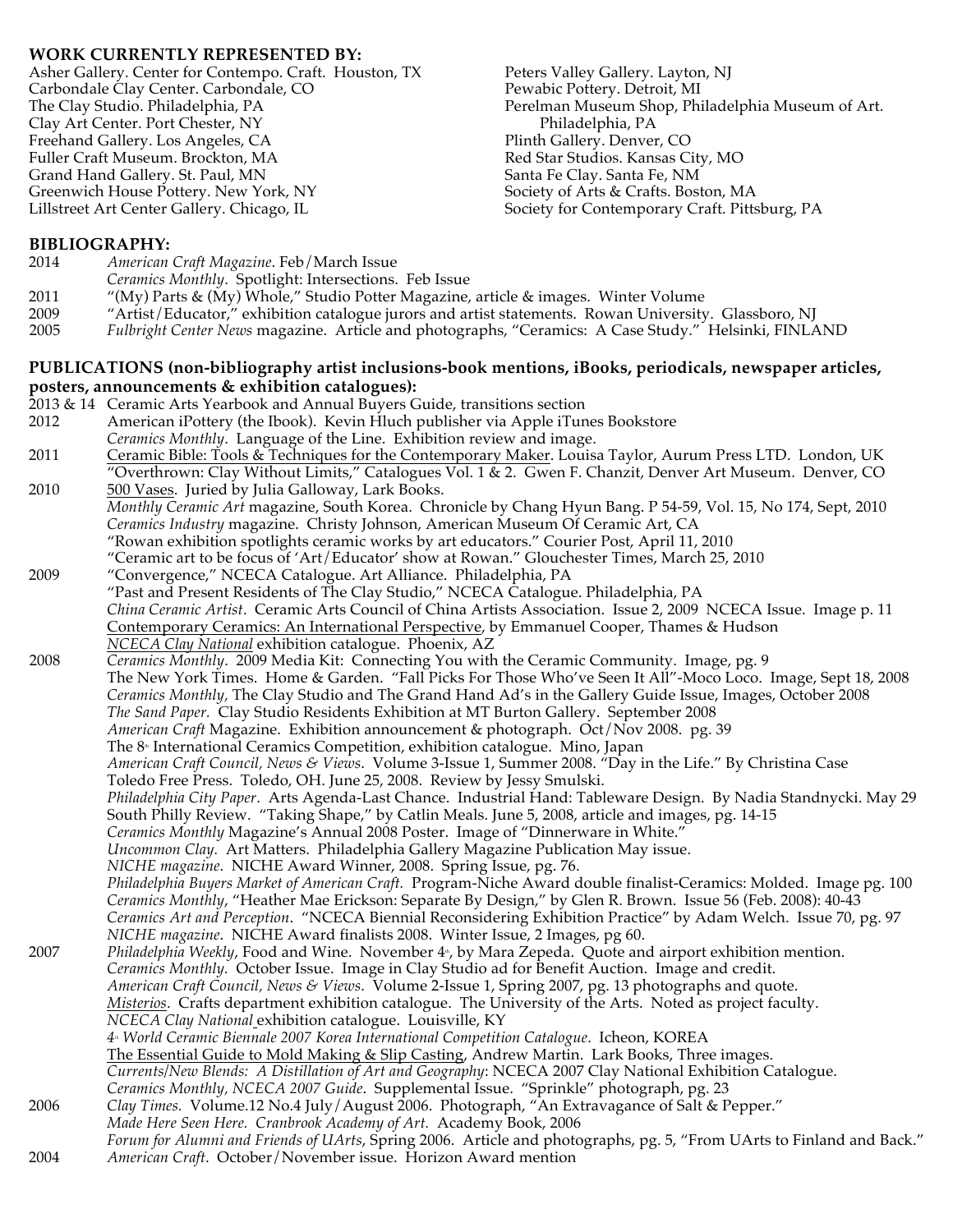2004 cont*. Ceramics Monthly*. October Issue. Horizon Award article with illustration *Interior Design*. July Issue. Newsbyte. Horizon Award mention *Queens City News*. July. Helena, Montana. Illustration Cultivating the Ideal. Selected MFA graduate works from Cranbrook Academy of Art

#### **NOTEABLE ONLINE DATABASES:**

- 2009 Access Ceramics. Nationally endowed database. www.accessceramics.org<br>2007 Craft in America. Virtual exhibition. Emerging Artist. www.craftinameric
	- Craft in America. Virtual exhibition. Emerging Artist. www.craftinamerica.org Artaxis, online ceramic community. www.artaxis.org
- **PROFESSIONAL EXPERIENCE/EMPLOYMENT/NON-TEACHING:**
- 2003-04 Department Assistantship, Ceramic Materials Technician for Tony Hepburn, Cranbrook. Bloomfield Hills, MI
- 2002-03 The Store at Cranbrook Art Museum. Bloomfield Hills, MI
- 2001 SeaGate Gallery, director. Common Space: One SeaGate, Owens Illinois. Arts Council Lake Erie West. Toledo, OH
- 1999-00 Vip Foto. Digital imaging, alterations, and restorations, Adobe Photoshop. Voorhees, NJ
- 1997-98 Meijer Photography Development Laboratory. Sylvania, OH

# **NOTABLE COOPERATE, PUBLIC & PRIVATE COLLECTIONS:**

Archie Bray Foundation Collection. Helena, MT

Norman & Suzanne Cohn. Cohn Family Trust Collection. Trevose, PA

Maxine & Stewart Frankel Foundation for the Arts Collection. Bloomfield Hills, MI

Museum of Art and Design. New York, NY

Midge & Jerry Golner. Private collection. Phoenix, AZ

Guldagergaard-International Ceramic Research Center. Skælskør, DENMARK

Jo Lauria. Independent curator and author of many books and exhibitions such as *Craft In America*. Los Angles, CA

Albert & Tina LeCoff of the Center for Art in Wood. Private collection. Philadelphia, PA

Sara & David Lieberman. Noted collectors of over 200 ceramic works promised to the Ceramics Research Center at Arizona State University. Paradise Valley, AZ

Right Management Consultants, Inc. Southfield, MI

The Rosenfield Collection, David and Louise Rosenfield. Dallas TX

Memorial Koyo. Healthcare Facility For the Elderly. 39-1 Obata-Cho, Tajimi City Gifu Pref. JAPAN

Mizunami Chamber of Commerce. 1034-2 Teramawado-cho Mizunami City Gifu Pref. JAPAN

The Schein-Joseph International Museum of Ceramic Art. Alfred, NY

University of Art and Design. Department of Ceramics and Glass Collection. Helsinki, FINLAND

World Ceramic Exposition Foundation. Icheon, KOREA

Yohaku. Ceramic Wholesale Company. Display in their gallery. 7-11-4 Kokeizan-cho, tajimi City Gifu Pref. JAPAN

# **SERVICE TO THE FIELD:**

- 2013 Book proposal reviewer for Bloomsbury Publishers. London, ENGLAND
- 2012 Volunteer artist for "Subterranean Delights," benefit exhibition. Boulder Museum of Contemporary Art. Boulder, CO
- 2011 Art Education curriculum development with Prof. Corrie Burdick for future Graduate Art Education program with a studio art component. Alfred University. Alfred, NY

Ceramic Design curriculum development. Alfred/Central Academy of Fine Arts, City Design School. Beijing, CHINA Fulbright committee. Advising & interviews for graduate and undergraduate applications. Alfred University, NY 2009 Resident Artist Representative for The Clay Studio Board of Governors. Philadelphia, PA

2007 "Design Collective," Living/Learning Community Pilot Program, Faculty Mentor. UArts. Philadelphia, PA "Annual Ceramics Exhibition," jury & installation with Liz Stewart. Solmssen Court. UArts. Philadelphia, PA "Misterios," installation and de-installation of traveling exhibition. UArts. Philadelphia, PA

NASAD, craft faculty & visiting panel of artists, editors, professors, curators discussing the future of Crafts at UArts. Juror, The Clay Studio Resident Artists selections for September 2007. Clay Studio. Philadelphia, PA

- University internship sponsor/mentor. Spring academic semester. Aprox. 105 hours. UArts. Philadelphia, PA 2006 Assistant to Finnish guest artist, Nathalie Lahdenmäki. Philadelphia Museum of Art Craft Show. Philadelphia, PA
- 2005 "James D. Makins Holiday Sale," assistant. Soho, New York City, NY MA thesis advising and English editing for international students. University of Art and Design. Helsinki, FINLAND
- 2004 Assistant to Dr. William Carty, Alfred University. White Wares Lecture, Archie Bray Foundation. Helena, MT Installation & preparations for exhibitions, Government Center and TMACOG, One SeaGate. Toledo, OH

# **PAST/PRESENT PROFESSIONAL ORGANIZATION MEMBERSHIPS:**

International Academy of Ceramics (A United Nations Educational/Scientific/Cultural Organization), U.S. Fulbright Alumni Association, College Art Association (CAA), American Craft Council, Ohio Designer Craftsmen, National Council for Education of Ceramic Arts (NCECA), Philadelphia International Visitors Council, The Clay Studio, Archie Bray Foundation, Toledo Federation of Teachers, Abington Art Center, Boulder Museum of Contemporary Art